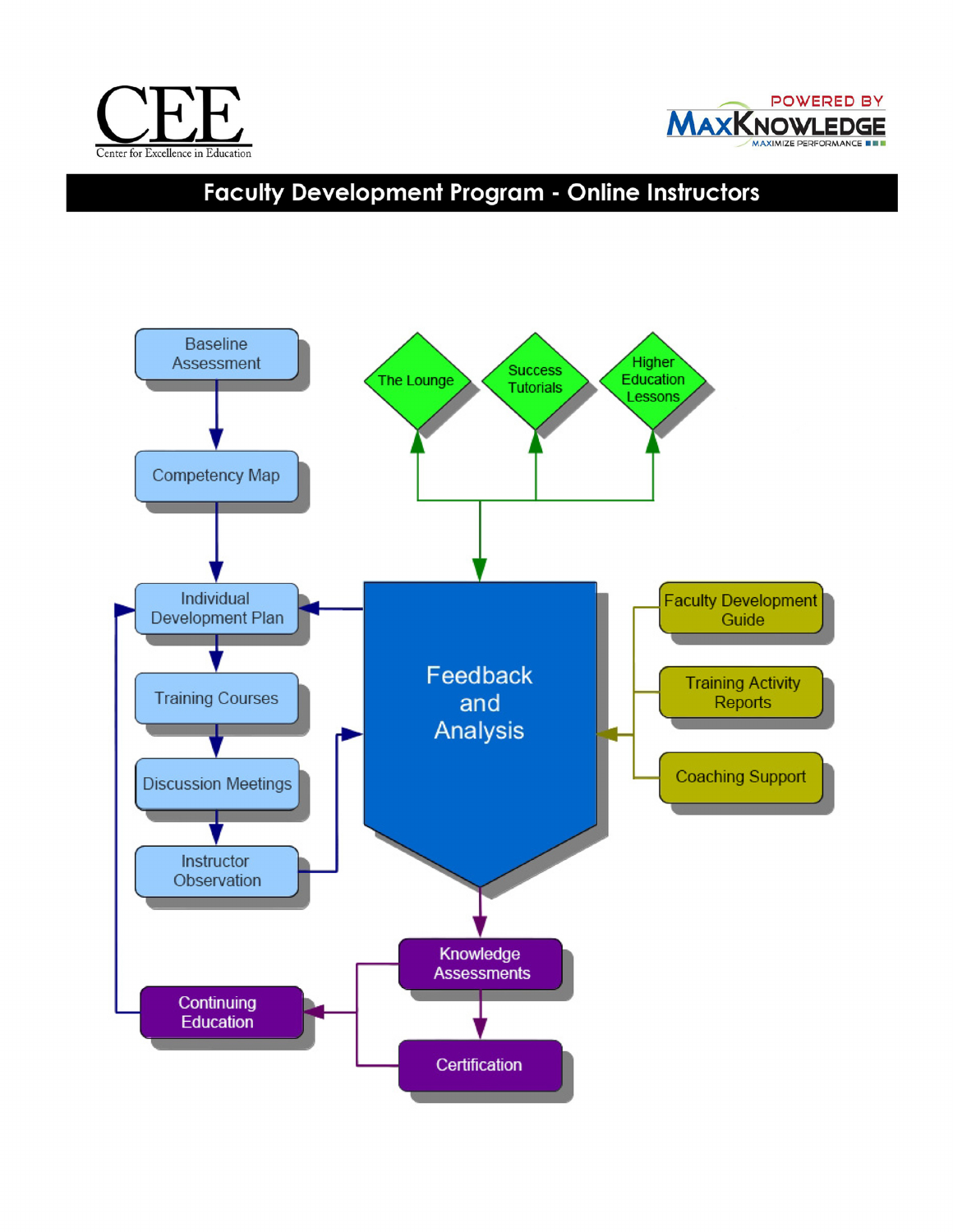## Baseline Assessment

In concert with the first training cycle, instructors have the option of taking an online baseline assessment. This assessment recommends specific online training courses to each instructor based on his/her responses. The Baseline Assessment assists instructors, with the help of their coaches, in selecting their learning experiences and supporting their development plans. The Baseline Assessment identifies gaps in the instructor's skills needing to be addressed for success in the online environment. Using the results of this assessment, courses will be identified to provide training in support of an instructor's individual development goals.

#### Competency Map

The initial training courses in the CEE Faculty Development Program for Online Instructors are based on the instructional competencies identified by the North American Council for Online Learning (NACOL) National Standards for Quality Online Teaching. Our interactive competency mapping tool easily identifies what instructor competencies are covered in which courses.

#### Individual Development Plan

The Individual Development Plan (IDP) is an online portfolio management system that captures the participant's journey through the program. The system can also be used to record developmental activities completed outside of the CEE Faculty Development Program. The IDP serves as a platform for instructors and coaches to collaborate on identified performance-based outcomes and links instructor training directly to each participant's individual development goals. This serves as a basic e-portfolio for online instructors.

#### Training Courses

Participants may enroll in online courses in concert with their individual development plans and baseline assessment results. Our online courses are delivered in an asynchronous fashion and on a continuous enrollment basis. A Certificate of Completion with 4 Hours of Continuing Education Credit is awarded upon successful completion of each course. Course enrollment allowance for each participant depends on the annual subscription arrangement made by the institution.

#### Discussion Meetings

To enhance the application of training to the online classroom, faculty coaches and administrators have the option of facilitating synchronous discussion meetings (via conference calls or web meetings) with their instructors in concert with course completions. These meetings provide faculty the opportunity to further discuss course topics and applications with their coaches and with each other. The CEE provides suggested guidelines for these post-course meetings as well as sample discussion questions for selected courses.

#### Instructor Observation

To assess the transfer of training to the teaching environment, faculty coaches and administrators have the option of observing instructors in their online classrooms as they move through the program. The CEE provides suggested guidelines for observers as well as sample observation instruments that can be utilized to demonstrate instructor performance in a variety of observable competency areas. Instructor observations add a measurable feature to the program as faculty achieve their identified goals and improve their teaching performance.

#### The Lounge

The Lounge provides a learner-centered setting for informal discussions and knowledge sharing outside of the traditional training environment. Program participants can exercise their own thoughts and reflections, and make their own connections. The Lounge is the place to find and link up with other users with similar interests through blogs, discussions, and creation of ad-hoc leaning communities.

## Success Tutorials

Success tutorials are condensed, self-paced, non-facilitated tutorials that address workplace success skills in areas such as career development, communication, creativity, management and leadership. Though CEU credit is not offered through these tutorials, they provide valuable and informal learning opportunities available online anytime to program participants.